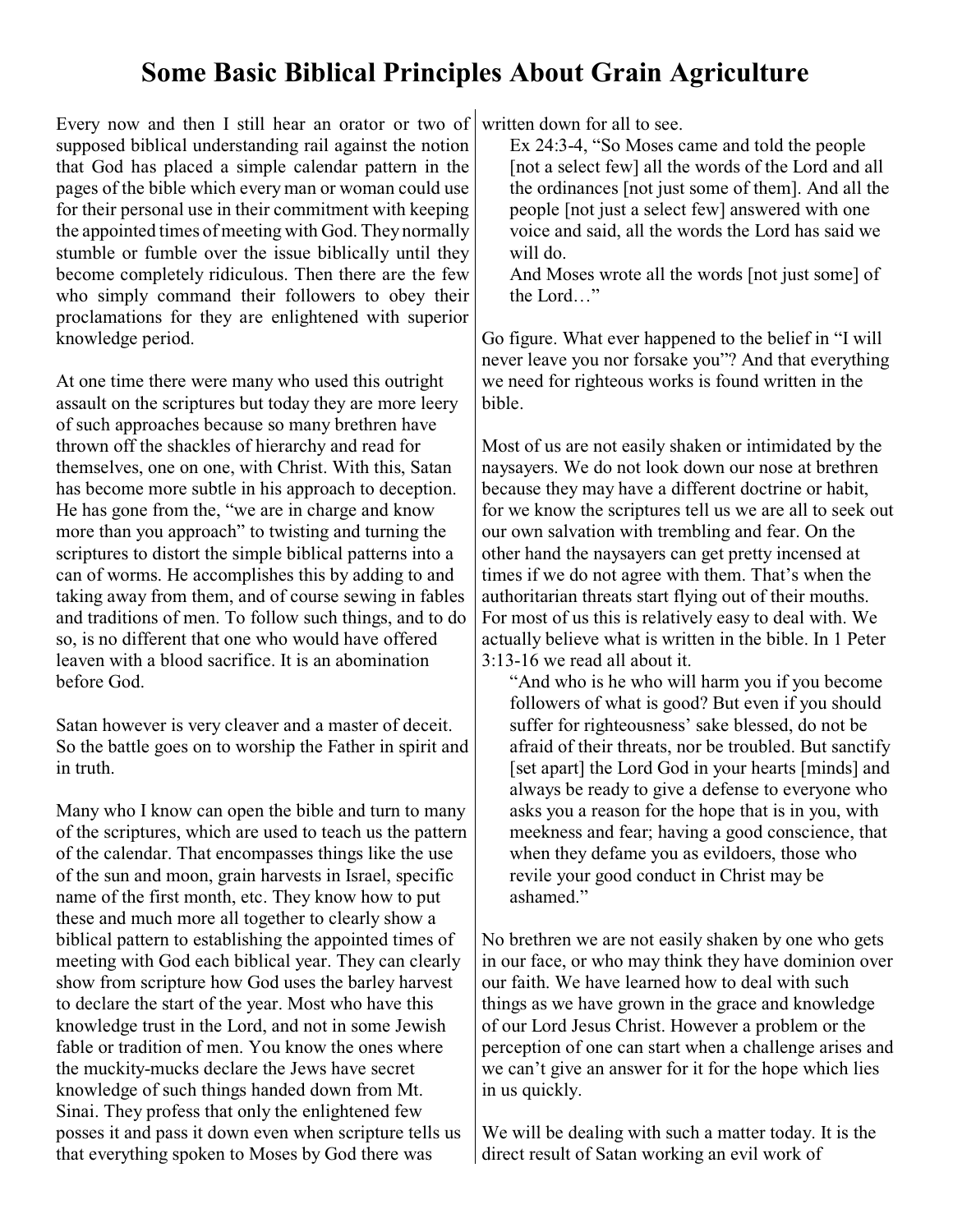deception. Our greatest defense against him is to recognize that we have spiritual armor. We need to know how to use it. But there do come times when defensive armor is not enough. We are not in a war with mere mortal men even though they are usually the instruments Satan uses. We are in a war with the rulers of the darkness of this age.

To successfully wage this war we must not only clothe ourselves in our defensive armor but pick up our offensive weapon as well. We are to have girded our waists with truth so that we can actually stand up erect. We have the breastplate of righteousness on, and our feet are shod with the preparation of the gospel of peace. We carry the shield of faith, and have the helmet of salvation on our head. All of these are to protect us from Satan and his minion's assaults. They are wonderful and necessary tools we need in our lives as Christian soldiers in the service of our Lord. But they are not enough! We must be able to actually defend ourselves and others. That is why God has given us the sword of the spirit, which is the word of God. No one can wield it proficiently without the spirit of God residing in them. It takes the spirit of God, the bible, and the armor of God working in unison to defeat the devil.

Many can have the proper clothing but may not have learned to use the spirit of God and the scriptures as the sword of God, as well as they could. Remember what we are told in 2 Timothy 3:16-17.

"All scripture is given by inspiration of God and is profitable for doctrine, for reproof, for correction, for instruction in righteousness, that the man of God may be complete, thoroughly equipped for every good work."

Oh yes! It is a 2-edged sword. It takes practice to use it in battle whether defensively or offensively.

We are going to use that sword today to clearly defeat the devil in his attempt to deceive even the elect.

This year we had another entity enter the fray on reporting on the state of the barley crop in Israel. You can read about that here on the site in the article entitled, "Response to the claim that the year was a normal one instead of intercalated".

Satan is no dummy. The more the merrier for him. Keep stirring the pot. Of course these new folks reporting on the "Aviv" are really not doing that. They actually hold the doctrine that the closest new moon to the equinox is the start of the year. But they try to hide this doctrine of imaginary hocus-pocus, by claiming the presumption that the barley harvest supports it. There in lies the problem. They need to manipulate the actual Aviv facts to fit their deception of doctrine. Thus they told us that a harvest can start by using; 1) anemic barley, 2) from anemic ground, and 3) that it can still be green in some of its composition.

There are some who are actually giving this falsehood a second look. Some brethren have put out the challenge or cry for help in some cases to come up with an answer from the bible, which proves this version of the equinox doctrine to be in error.

That is what we are going to do. We will not focus on the issue of the equinox for you can read that very detailed article here on the site as well as many other related articles. What we are going to do is see what the bible clearly says about the condition of the barley and where it is grown as to what God says is an acceptable condition and location for the start of the harvest and thus the start of the year.

Can it be anemic plants growing in a rock-strewn ravine in a desert hillside? Can it be green in color? Answers from the bible are coming.

When we enter into any biblical discussion of the biblical calendar and its components we need to first turn to Deuteronomy 11:11-12. Here we find the very defining statement on the subject.

"The land which you cross over to possess is a land of hills and valleys, which drinks water from the rain of heaven, a land for which the Lord your God cares; the eyes of the Lord your God are always on it, from the beginning of the year to the very end of the year."

This is a very vital statement of God, which fits perfectly into the pattern of biblical calendar information. Here we have God telling Israel that it is He who waters the land unlike where they just came from where they used to water it like a vegetable garden in Egypt (verse 10). He wants Israel, and in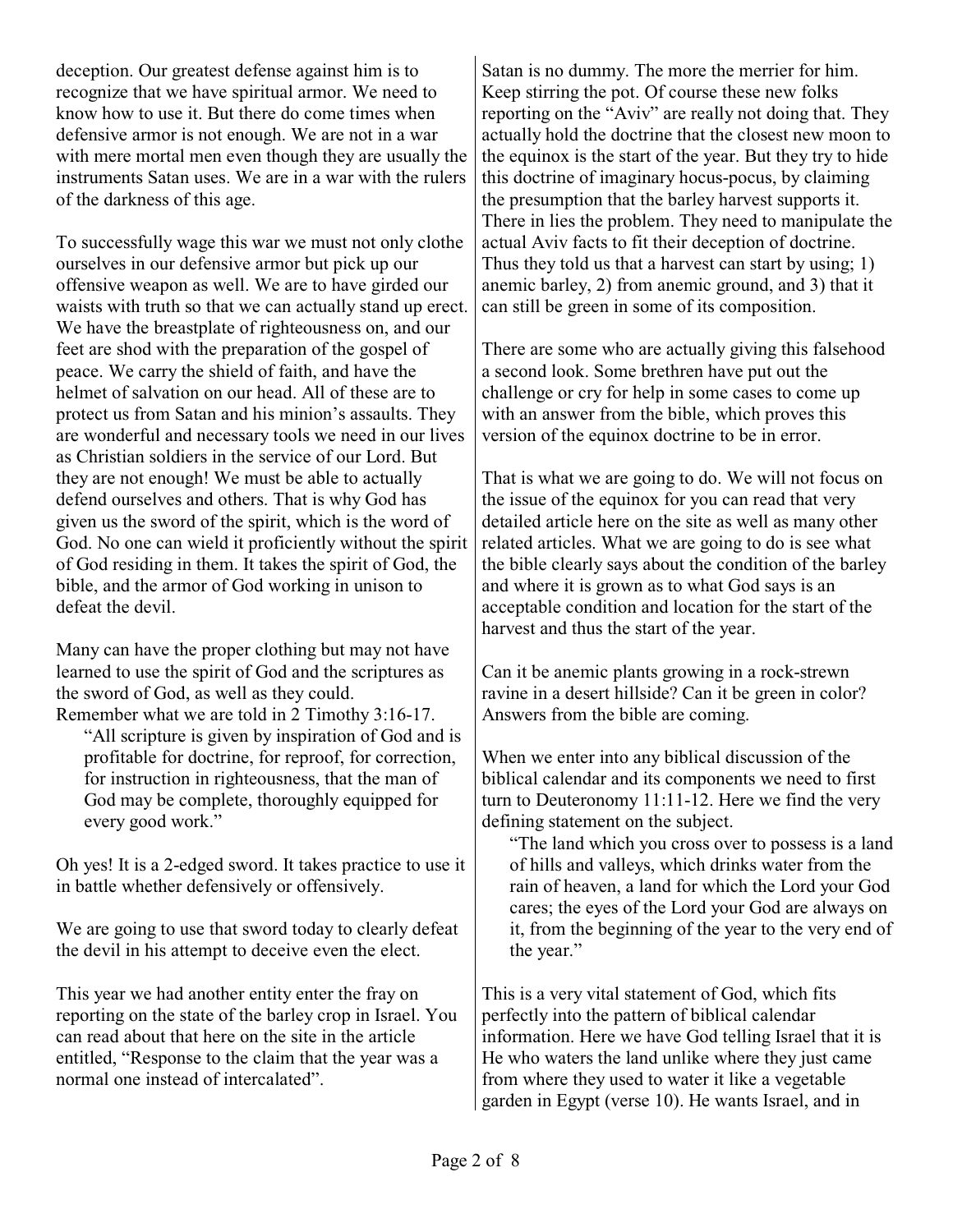turn us, to understand what grows there is completely dependant on His timing. He cares for it diligently and that caring starts from the very beginning of the year right up through the end of it. Yes God has a calendar in place, in Israel, which is to be used for the start of the year as well as its ending. It is agriculturally based with the use of the lunar year.

Lets continue reading to see that this is part of the very commandments of God here in Duet 11.

"And it shall be that if you diligently obey My commandments which I command you today, to love the Lord your God and serve Him with all your heart and with all your soul, then I will give you the rain for your land in its season, the early rain and the latter rain, that you may gather in your grain, your new wine, and your oil. And I will send grass in your fields for your livestock, so that you may eat and be filled. Take head to yourselves, lest your heart be deceived and you turn aside and serve other gods and worship them, lest the Lords anger be aroused against you and He shut up the heavens so that there be no rain, and the land yield no produce, and you perish quickly from the good land which the Lord is giving you."

For anyone who does not believe that God has an agricultural based calendar in conjunction with the lunar cycle year you may as well stop here and save yourself the anguish. We will not be delving into the lunar aspects of it today and only into some of the agricultural aspects to answer the challenge given as to Aviv barley and where it is to be found and what it is to look like.

Lets start in Exodus 9:31-32.

"Now the flax and the barley were struck [#5221 Nakah: to strike or smite; destroy] for the barley was in the head [#24 Abib] and the flax was in bud. But the wheat and the spelt were not struck, for they are late crops [#648 Aphiyl; unripe, not grown up, darkened or concealed. As if the head was still in the boot or in the stalk]."

This here is telling us alot about growing conditions of grain in the Middle East. Flax and barley were characteristically earlier crops in ancient times as opposed to wheat and spelt, which were planted later. The barley and flax plants were much more mature

than the wheat and spelt. So much more advanced that the hail broke their stalks and destroyed it. They were much more brittle than the very young and flexible wheat and spelt crops.

That is a biblical fact as to the separation of the two grain harvests in the beginning of the year as we have so often studied. The barley was the first harvest started during the days of unleavened bread, and the wheat was the harvest at Pentecost, 7 weeks later. Leviticus 23:10-16 and Duet. 16:9 tell us about the timing of the early harvest which is barley. This harvest started on the first day of the week, which fell during the days of unleavened bread. It continued for 7 complete, perfect (tamin), weeks. The only configuration of a complete week is that which is found in the creation week. It starts with day one and ends with the Sabbath as day 7. That is a tamin or perfect week.

Some profess a perfect or complete week can start on any day of the week as long as it is 7 days long. How unbiblical is that!

Exodus 34:22 confirms that the second grain harvest is that of wheat.

"And you shall observe the feast of weeks, of the firstfruits of the wheat harvest, and the feast of ingathering at the years end." [That is the end of the growing year.]

It is clear from these and many other scriptures we have addressed in the past that the barley and wheat harvest were separate from each other. One representing the early grain harvest the other the later grain harvest.

What is common to them both, are some very simple agricultural principles and patterns.

Mark 4:28-29, "For the earth yields crops by itself [not by any power of man], first the blade, then the head, after that the full grain in the head. But when the grain ripens, immediately he puts in the sickle, because the harvest has come."

Look at this simple illustration covering the major occurrences in grain growth to harvesting. We first see a blade emerge from the ground. The next major observation is the head emerging from the stalk or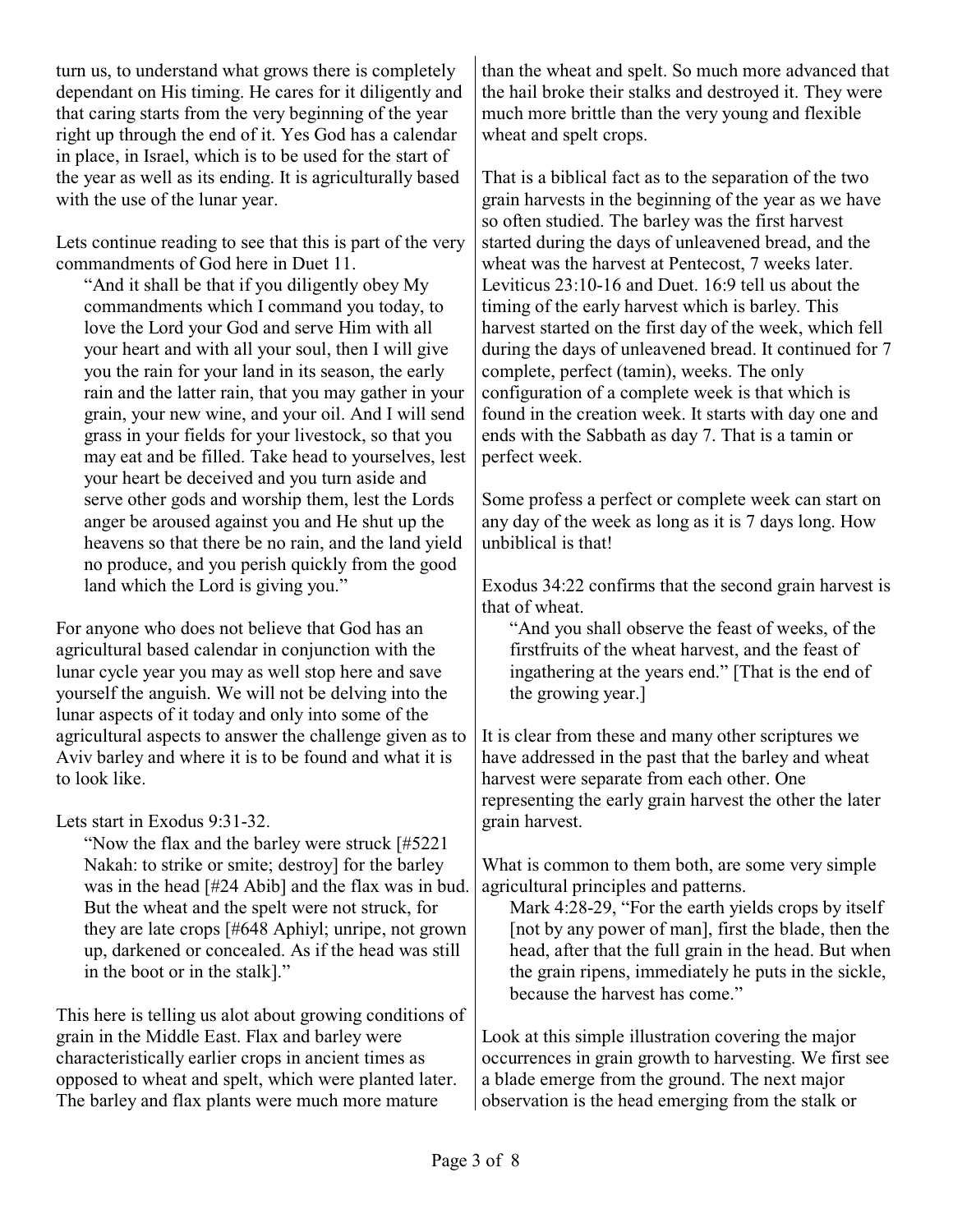"boot" as it is referred to. Then after a time period we see the grain in the head fill out to its maximum size. As we know this is completed in two stages with the individual kernels in the head growing to their maximum length and then filling with the starches to make them plump. Then the grain ripens and dries and then it is ready for harvest.

Joel 3:13 tells us the same harvest principle.

"Put in the sickle, for the harvest is ripe."

Ripe here is #1310, bashal: boil, seethe, grow ripe. It is easy to see that a biblical principle of harvestable grain is that it has reached physiological maturity and then goes through the ripening process prior to harvesting. This is all pretty simple stuff to understand. Christ Himself laid out a very simple principle as to how we can tell the fields (plural) are ready to harvest. They are "white" #3022 leukos, from luke (light); white.

John 4:35, "Do you not say there are yet four months and then comes the harvest? Behold, I say to you, lift up your eyes and look at the fields, for they are already white for harvest!"

Yes, the fields will be completely changed from green to white or a very light color. This does not mean bright yellow but much more sun bleached. Very light even unto white.

Rev 14:15, "And another angel came out of the temple, crying with a loud voice to Him who sat on the cloud, thrust in your sickle and reap, for the time has come for you to reap, for the harvest of the earth is ripe."

Lets read that from the Interlinear Bible.

"And another angel went forth out of the temple, crying in a great voice to the one sitting on the cloud, send your sickle and reap because your hour to reap came, because the harvest of the earth was dried."

Dried or ripe here is #3583 xeraino, (from 3584) by implication to shrivel, to mature."

Yes, the harvest is ready to put in the sickle after the plants have matured and have lost all their color and dried out.

Please notice all these scriptures in context are

applying agricultural principles and terms to the spiritual harvests of God which are to come. Those harvests will not start until the bride is completely matured and her number is complete. God will not start that harvest prematurely by harvesting a little here and a little there but wait until the whole field is ready for the first harvest, the barley harvest.

All these scriptures in context are talking about a field or many fields. The harvest will not take place until a field is completely mature. God has made that part of the life cycle of grain. That is a very simple agricultural fact when it comes to grain harvesting. **A sickle is indiscriminative as to which stalk it cuts for it is wielded in broad swipes and cuts many at one time. Harvesting a field is not tip toeing through it picking out a stalk here and a stalk there, which may have ripened before all the others.**

That is why the barley talked about in Ex. 9:31-32 was destroyed. It was ready for harvest and was a devastating loss. It was mature, dried out, and brittle. The hail broke it all down. It had qualified to be "abib" and thus the start of the first month in the biblical calendar of God.

Always remember abib or aviv are agricultural terms from the bible for physiologically mature grain and thus given by God as the name of the first month. God always names things for what they are. Abib is when the first of the barley fields have matured and are ready for harvest. The balance of the barley fields are harvested during the balance of the 7 weeks God has designated for it to take place in as evidenced by scripture, which we have so often covered.

2 Samuel 21:9 is just one of the many scriptures which tell us about this harvest and its timing.

"And he delivered them into the hands of the Gibeonites, and they hanged them on the hill before the Lord. So they fell, all seven together, and were put to death in the days of harvest, in the first [days does not appear here], in the beginning of barley harvest."

First here is #7223 rishon: former, first, chief. It is obvious the context here is referring to the first month not days. The translators add "days" for lack of understanding as to what is meant.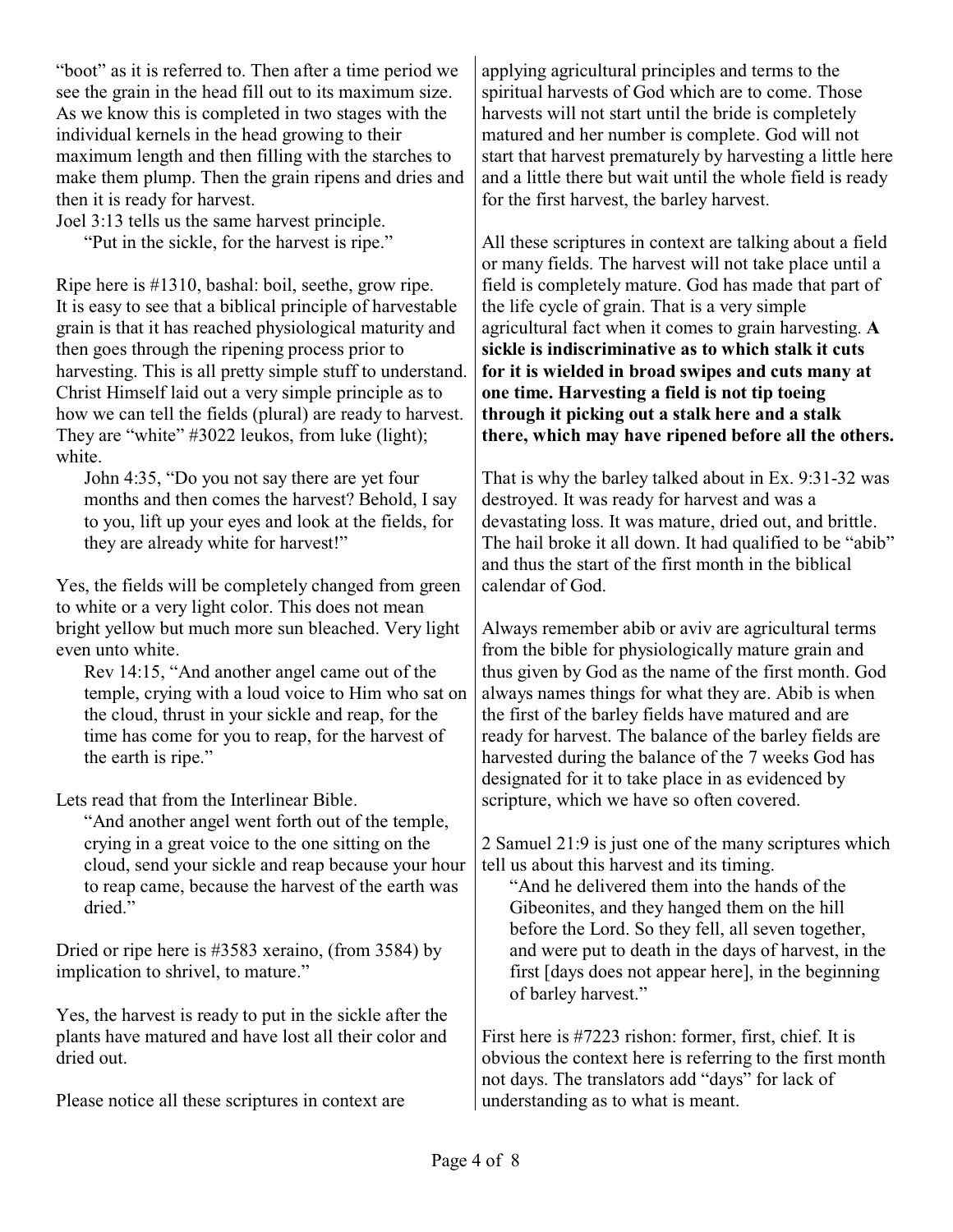Lets not overlook the key ingredient as to the timing of the harvest.

Jeremiah 5:24, "They do not say in their hearts, let us now fear the Lord our God, who gives rain, both the former and the latter, in its season. He reserves for us the appointed weeks of the harvest."

Yes, once again it is God who is in complete control of the appointed times of harvest. He determines it by the use of his weather conditions, to suit **His timing and purpose**. He uses the amount of rain and temperatures to do so.

Amos 4:7, "I also withheld rain from you when there were still three months to the harvest. I made it rain on one city, I withheld rain from another city. One part was rained upon, and where it did not rain that part withered."

God is in complete control and determines where and when the harvest will begin by manipulating the weather. The harvest does not start at the same time each year because of this as we have seen over and over again. That is why we make the trip to Israel each year at the end of the 12th lunar month to see what state of maturity the barley crop is in.

God absolutely means what he says in Deuteronomy  $11:11-12$ .

"But the land which you cross over to posses is a land of hills and valleys, which drinks water from the rain of heaven, a land for which the Lord your God cares; the eyes of the Lord your God are always on it, from the beginning of the year to the very end of the year."

We can be assured that God is in complete control of when the start of the year takes place and the subsequent harvests and He does so by using His weather patterns.

Lets see just a few more of the many assurances of this simple fact.

Isaiah 30:23, "Then He will give the rain for your seed with which you sow the ground…"

Ezekiel 34:26, "I will make them and all the places around My hill a blessing; and I will cause showers to come down in their season; there shall be showers of blessings."

The timing of the grain harvests in Israel are completely dependent on how God uses the weather conditions. That is why we use self-seeded barley, which is not manipulated by man. There is no invisible, magical line in the sky used by God to determine when the year starts, as do all pagan religious calendars and followers of such, whether deceived or not.

God has placed lots of instruction in the bible on the subject of the start of the year as well as the start of the harvests and for that mater what is an acceptable field.

Isaiah 28:23-26, "Give ear and here my voice, listen and here my speech [Christ repeats that in Mark 7 and elsewhere often]. Does the plowman keep plowing all day to sow? Does he keep turning his soil and breaking the clods? When he has leveled its surface, does he not sow the black cummin and scatter the cummin, plant the wheat in rows, the barley in the appointed place, and the spelt in its place? For he instructs him in right judgment, his God teaches him."

God makes it abundantly clear that the farmer prepares the ground by plowing it and leveling it before he plants his grain crops of cummin, barley, wheat, and spelt. Try doing this in unacceptable locations like Ein Mab'ua.

It takes good ground to produce a good crop. This is clearly what God is telling us here. It takes effort and lots of work to get it right. If he does not put in the effort he will not have a good crop and in fact may not have any at all if he is careless. He sows his seed where he has worked the ground. He does not haphazardly approach his task. Isaiah here tells us it is God who teaches these principles of righteousness to us. Unfortunately there are some who would like to turn us from these biblical teachings and be indoctrinated into commandments and dominion of men.

We need to ask ourselves, do we believe God!

God uses the scriptures to teach us what is good and what is not. It is mankind's instruction manual. Often He uses the whole scope of farming to instruct us; from plowing, planting, growing, harvesting, raising livestock such as sheep, goats, cattle and such to teach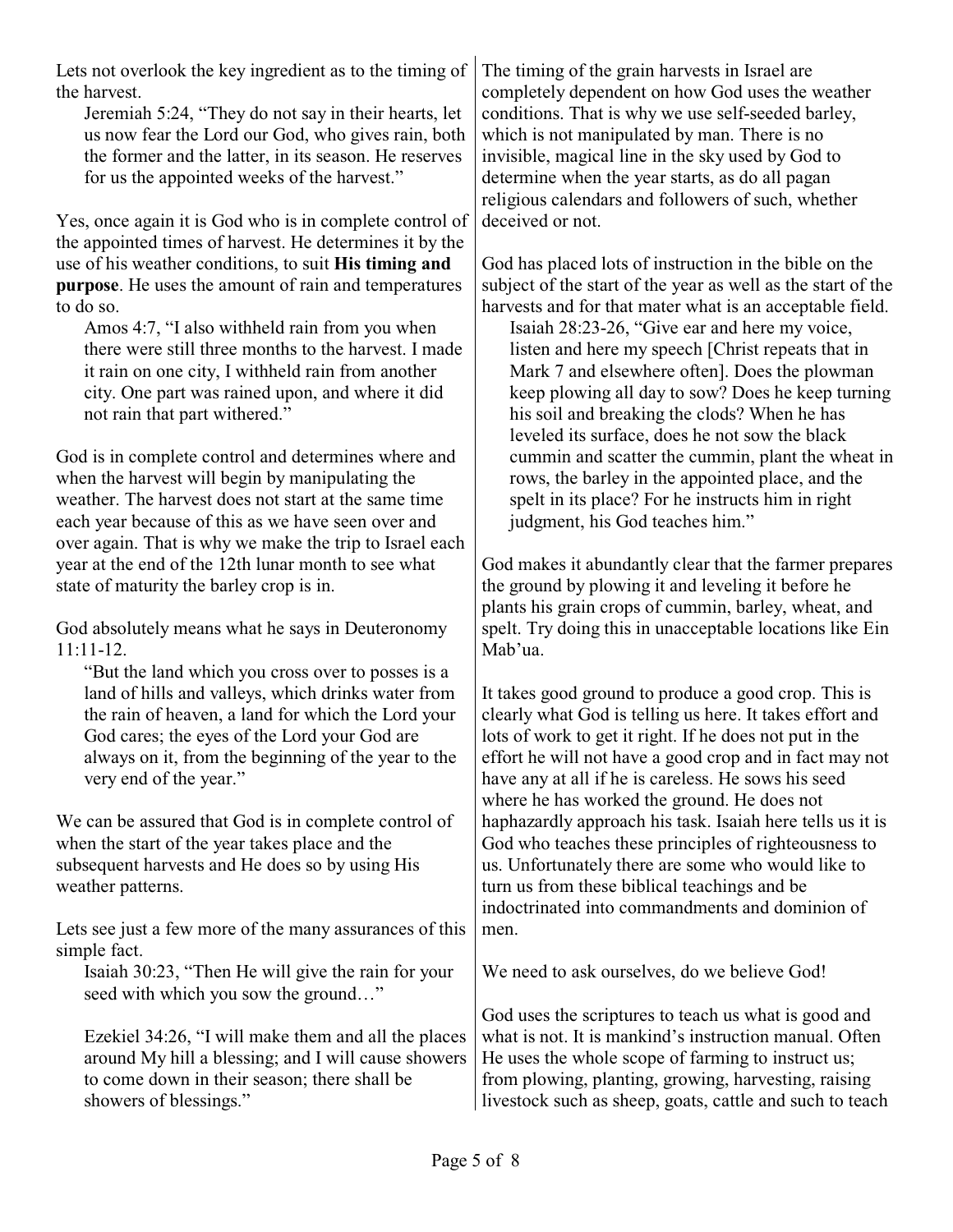us in our Christian lives what He wants us to understand. Often He uses these things to describe His past, present, and future actions. We have just seen some of them from scripture.

One of the most vivid examples of this can be found in both Matthew 13 and Luke 8. God gives us the physical principles first and then applies it to spiritual functions.

Matt. 13:3-9, "Then He spoke many things to them in parables, saying; behold a sower went out to sow. [After the field had been prepared] 4) And he sowed, some seed fell by the wayside; and the birds came and devoured them. [This seed will never germinate, let alone produce good fruit 5) Some fell on stony places, where they did not have much earth; and they immediately sprang up because they had no depth of earth. 6) But when the sun was up they were scorched, and because they had no root they withered away."

[Ein Mab'ua and similar locations]

We have witnessed this over and over again in Israel in spite of the claims of others who do not use righteous judgment from the scriptures. They are more impressed with traditions and fables of men.

There are area's which have not and will not be used for agricultural production of grain in Israel until God Himself decides to change their physical characteristics. Most of these areas are concentrated on the lee side of the Judean Mountains, the Central and Southern Jordan Valley, and the Southern Negev into the Sinai. In these areas there are isolated pockets where men have introduced large amounts of fertilizers and water to sustain a crop of vegetables, etc. Shortly after that manipulation stops nothing grows there anymore. These areas are found in the flat bottomlands of the Jordan Valley and Southern Negev. They are virtually deserts.

The soils here are virtually useless for growing a crop to fruition. For the most part they are too steep, rocky, dry, or very poor soils to grow anything based on normal agricultural principles of the bible. Much of these areas are used for grazing sheep and goats on a rotating basis at best.

A classic case of what God states in verses 5-6 here is

found in the infamous location of Ein Mab'ua being used by some as an acceptable "field" of grain. When one thinks of a field what do you generally think of? I think we know the answer to that. Let me say, the only individual who would regard Ein Mab'ua as a field is one who is deluded of the truth and instruction of God and devoid of basic agricultural common sense and principles. Areas such as this are not just stony and rocky with little soil but steep ravines with overhanging cliffs. The wild barley which grows here is anemic due to the lack of good soil and usually withers from the heat and lack of moisture prior to maturing and in most cases long before that. That which may make it is very short of stalk with narrow seed. Many of you have seen the pictures for they are on the site.

Isaiah addresses what actually took place in locations such as Ein Mab'ua. Remember its characteristics and configuration. It is located at the bottom of a very steep decent on the upper half of the lee side of the Judean Mountains, in a rock strewn ravine with steep cliffs overhanging much of it, and magical waters coming out of the cliffs bottom.

Isaiah 57:3-6 [from the Interlinear], "But you draw near here, sons of sorceress, seed of the adulterer and the harlot. On whom are you making sport? On whom do you make a wide mouth and draw out the tongue? [I'll tell you who they make sport of and stick out the tongue at. Anyone who is foolish enough to believe Ein Mab'ua is an ancient agricultural barley field and thus an acceptable location for a firstfruit offering to start the barley harvest and thus the timing of Gods appointed times of meeting each and every year] Are you not children of transgression, a lying seed, being inflamed with idols under every green tree, slaughtering the children in the torrent beds [dried up flash flood ravines] under the cliffs of the rocks? Your portion is in the smoothness of the torrent [the stones made smooth from the waters of the flash floods racing through the steep ravines] they, they are your lot: even to them you have poured a drink offering; you have offered a food offering. Should I be consoled over that?"

Once again biblical principles applied.

Continuing in Matt. 13, 7) "And some fell among thorns and the thorns sprang up and choked them."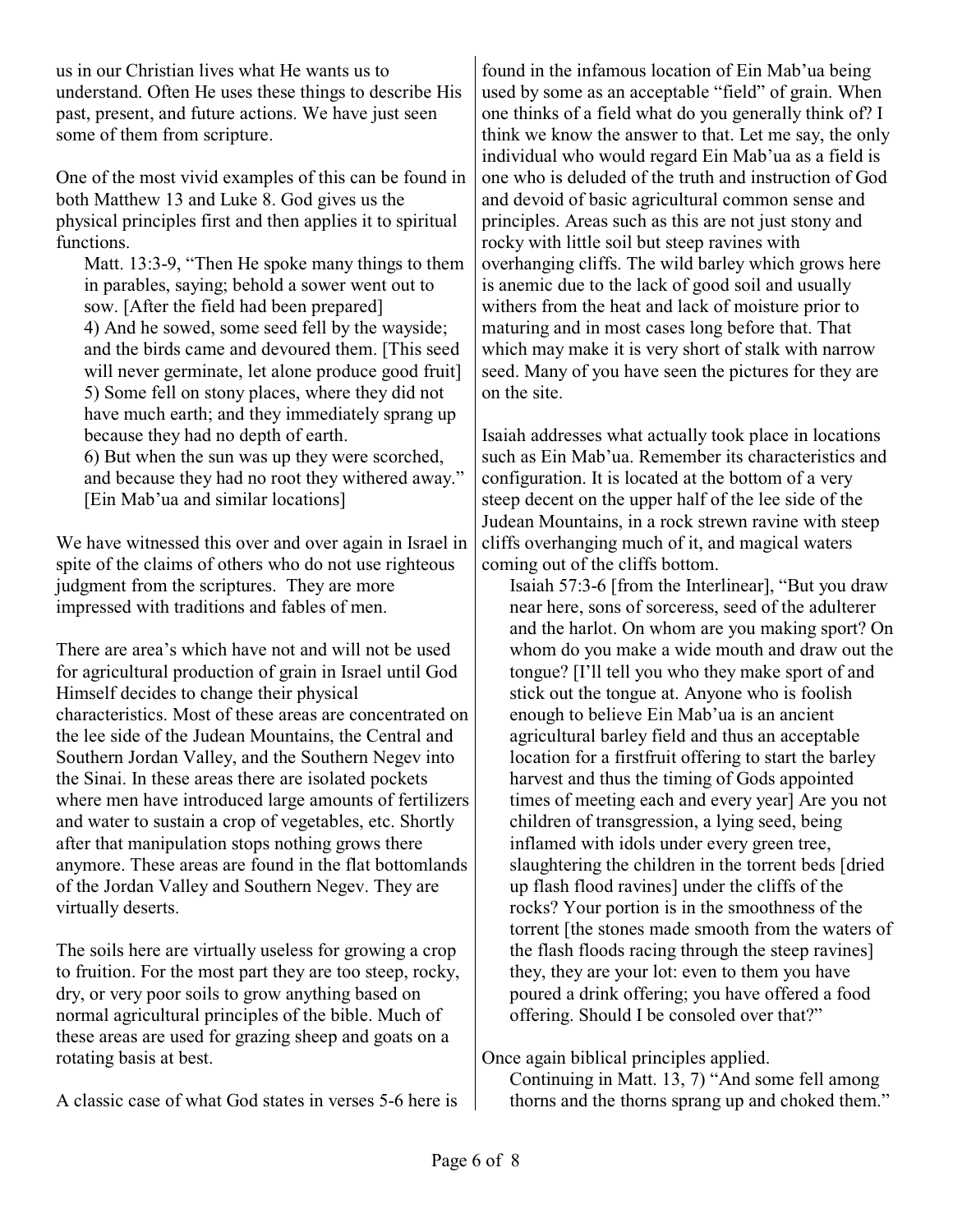Once again we have witnessed this and have taken many pictures of this very situation. Please do not confuse these thorns with Tares. Tares are something completely different. Tares of the bible are not thorns but Darnel. That is Rye grass, of which there are 4 types, which grow in Israel. We have identified all four in the past on inspections.

8) "But others fell on good ground and yielded a crop: some a hundredfold, some sixty, some thirty."

This good ground is just that. It is fertile, with depth of soil, able to be worked by a plowman, to prepare it to be sown, and receives adequate rain and warmth from God to bring forth a healthy crop to harvest time. This is exactly what we have read earlier in Isaiah 28 and elsewhere. God clearly describes what he calls good ground in the patterns throughout the scriptures.

This is exactly what we look for and use for a qualified location, for qualified barley, to be used for a wavesheaf, firstfruits offering during our inspections in Israel. We look in these locations of good ground for physiologically mature and healthy barley after the biblical patterns and principles of agriculture.

9) "He who has ears to hear, let him hear".

Do we remember in Mark 7 that Christ severely condemns the traditions of the elders or as some know them the mishnaic traditions or oral law which the Pharisees practiced rather than keeping the commandments of God during Christ's physical existence on this earth. Please take the time to read it for yourselves. He makes it clear He is only citing some of the many. However He sums up His comments about them as follows in verse 13;

"making the word of God of no effect through your traditions which you have handed down and many such things you do."

In Matthew 23 He does the same thing. In fact in verse 13 He says,

"But you shut up the kingdom of heaven against men; for you neither go in, nor do you allow those who are entering to go in."

There are those who are doing the same thing today and we need to be aware of it. They are using the same traditions mixed with scripture to deceive many on

many subjects including the calendar of God. Two groups giving abib reports are laced with such garbage rather than biblical teachings. We need to focus on the word of God and not fables, traditions, or commandments, of men.

Christ repeats to us in Mark 7 and in verses 14 and 15 "…hear Me, everyone and understand." And "If anyone has ears to hear, let him hear."

That is exactly what He said to the multitude standing on the shore listening to Him talk about the parable of the sower.

Why do we think Christ so often says, "He who has ears, let him hear"?

Because it isn't for everyone at this time and Satan knows that. He is busy trying to gobble it up before the individual takes root and when one does take root he puts it to severe tests when he is young and shallow. The disciples asked Him why He spoke in parables in verse 10. Look at His reply in verses 11-13,

"He answered and said to them, because it has been given to you to know the hidden truths of the kingdom of heaven, but to them it has not been given. For whoever has, to him more will be given, and he will have abundance; but whoever does not have, even what he has will be taken away from him. Therefore I speak to them in parables, because seeing they do not see, and hearing they do not hear, nor do they understand."

A simple biblical agricultural principle such as that of the sower goes in one ear and out the other of those who reject Christ and by those who have been deceived by them. They do not apply these simple principles and illustrations to make their doctrine biblically sound. Instead they embellish the traditions, fables, and commandments of these men and reject those of God.

Look what Christ says to His disciples in verses 16-17, "But blessed are your eyes for they see, and your ears for they hear, for assuredly, I say to you that many prophets and righteous desired to see what you see, and did not see, and to hear what you hear, and did not hear."